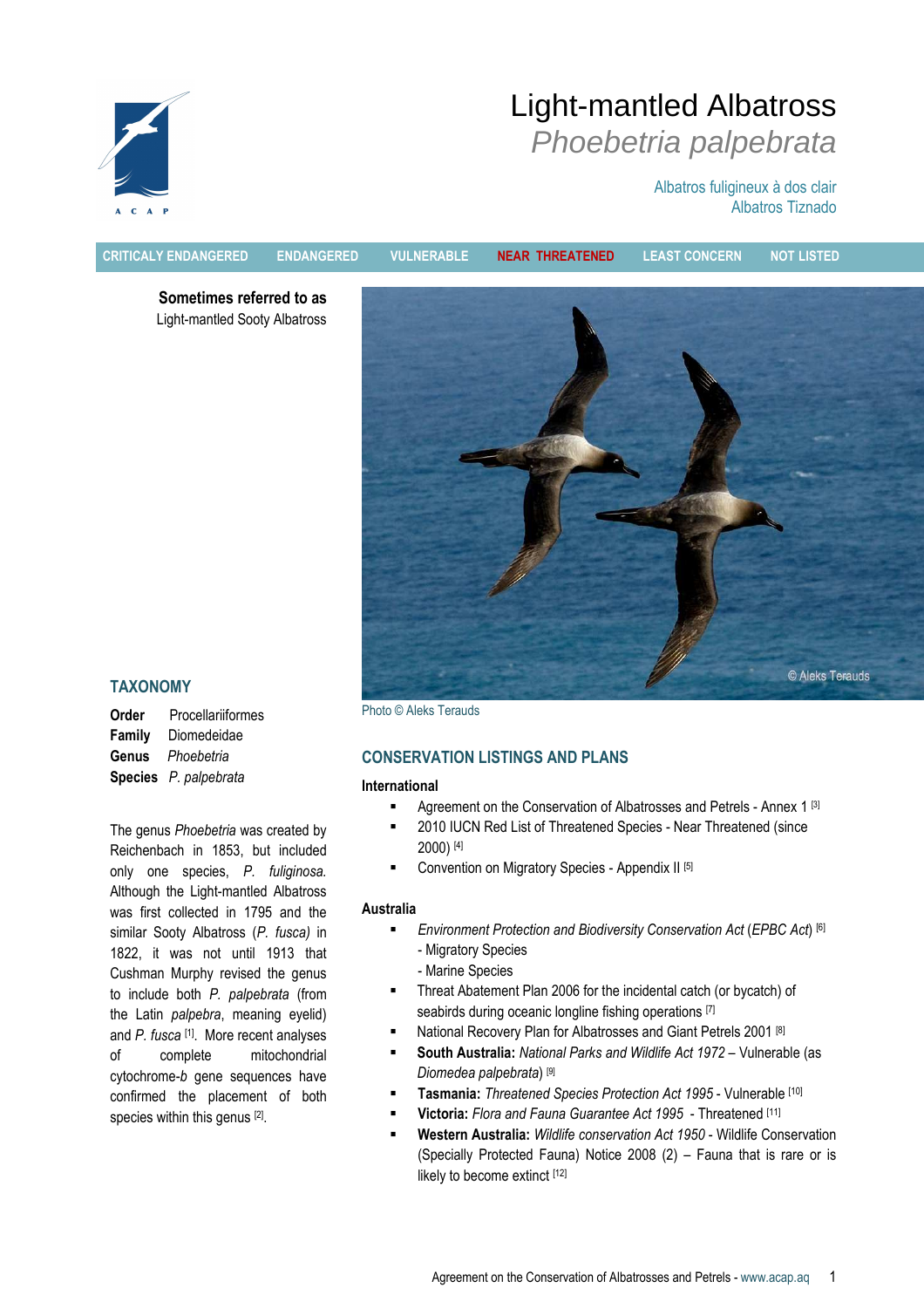#### Chile

National Plan of Action for reducing by-catch of seabirds in longline fisheries (PAN-AM/CHILE) 2007 [13]

#### France

Ministerial Order of 14 August 1998 (Arrêté du 14 août 1998) - Listed Protected Species [14]

#### New Zealand

- New Zealand Wildlife Act 1953 [15]
- Action Plan for Seabird Conservation in New Zealand; Part A: Threatened Seabirds [16]
- New Zealand Threat Classification System List 2008 Declining [17]

#### South Africa

- Sea Birds and Seals Protection Act, 1973 (Act No. 46 of 1973) [18]
- Marine Living Resources Act (Act No. 18 of 1996): Policy on the Management of Seals, Seabirds and Shorebirds: 2007 [19]
- **National Plan of Action for Reducing the Incidental Catch of Seabirds in Longline Fisheries 2008** [20]

#### South Georgia (Islas Georgias del Sur)

- Falkland Island Dependencies Conservation Ordinance 1975 [21]
- FAO International Plan of Action-Seabirds: An assessment for fisheries operating in South Georgia and South Sandwich Islands [22]

#### BREEDING BIOLOGY

Phoebetria palpebrata nest solitarily or in small colonies, building pedestal nests along sheltered vegetated cliff edges. This species is considered a biennial breeder when successful, although unsuccessful breeders may breed the following year with an average 59% success rate [23].

Adults return to their breeding colonies in early October, except at lles Crozet <sup>[24]</sup>, Macquarie Island and Heard Island [8], where they generally return in mid-September. Eggs are laid in late October to early November. Egg laying is highly synchronous within each colony and completed within 10-12 days [25]. Eggs hatch late December to early January after an incubation period ranging from 67 days at Marion Island <sup>[24]</sup> to 70 days at South Georgia (Islas Georgias del Sur) <sup>[1]</sup>. Chicks are brooded for 19-21 days by both parents equally and fledge at around 139 days on South Georgia (Islas Georgias del Sur), 149 days on Macquarie Island and 157 days on Iles Crozet <sup>[26]</sup>. Young birds are philopatric, returning to their natal colony after 7-12 years [8].

Table 1. Breeding cycle of P. palpebrata



#### BREEDING STATES

Table 2. Distribution of the global P. palpebrata population among Parties to the Agreement.

|                       | Australia | Disputed* | <b>France</b> | New Zealand | <b>South Africa</b> |
|-----------------------|-----------|-----------|---------------|-------------|---------------------|
| <b>Breeding pairs</b> | 8%        | 24.5%     | 31%           | 33.5%       | 3%                  |

\*A dispute exists between the Governments of Argentina and the United Kingdom of Great Britain and Northern Ireland concerning sovereignty over the Falkland Islands (Islas Malvinas), South Georgia and the South Sandwich Islands (Islas Georgias del Sur y Islas Sandwich del Sur) and the surrounding maritime areas.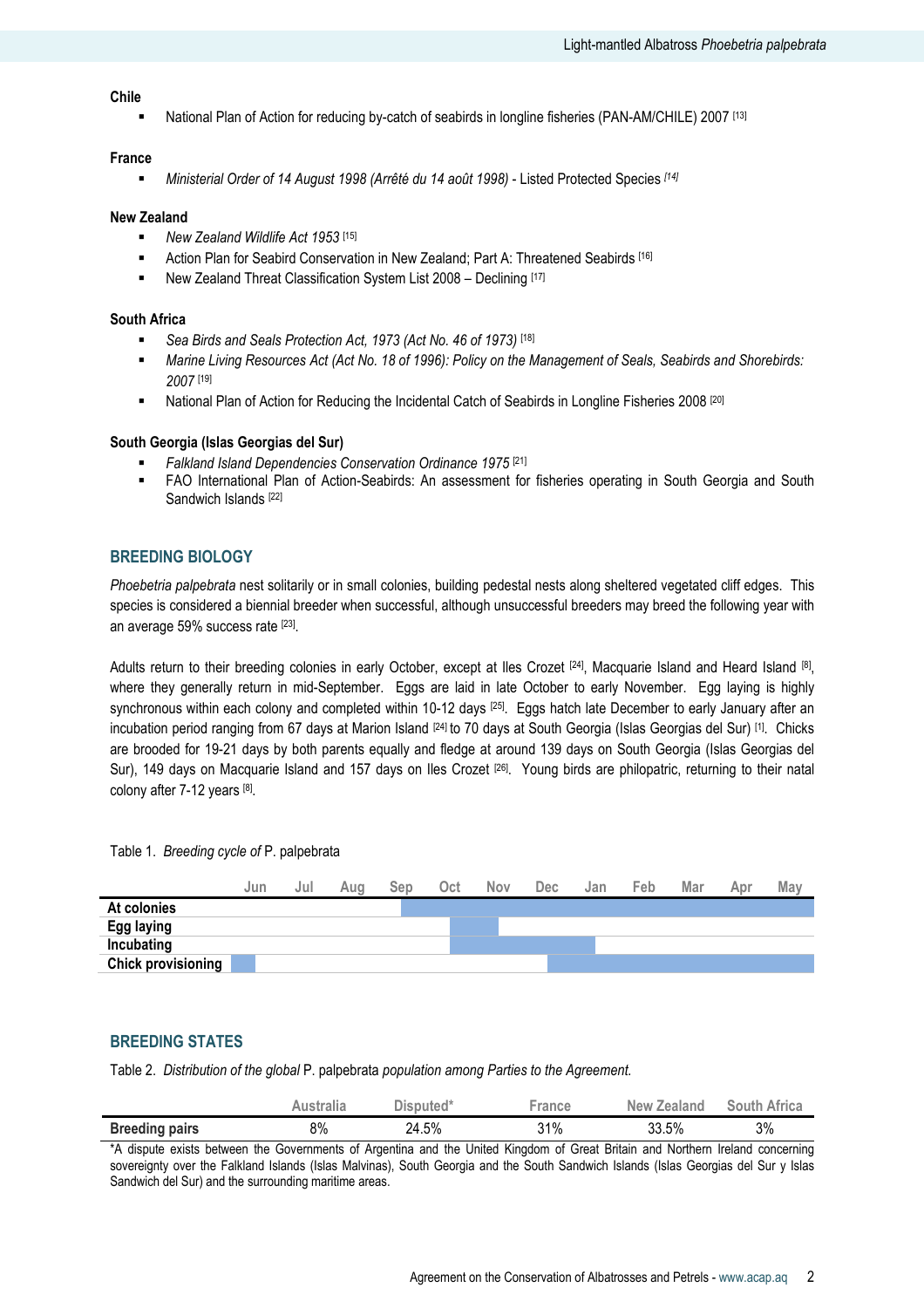# BREEDING SITES

Phoebetria palpebrata breed on Heard and Macquarie Islands (Australia), South Georgia (Islas Georgias del Sur), Prince Edward and Marion Islands (South Africa), Iles Kerguelen and Iles Crozet (France), and Auckland, Campbell and Antipodes Islands (New Zealand). Counts tend to be inaccurate at some sites, given difficulties in detecting nests in inaccessible terrain and scanning from a distance. In 1998, the global population was estimated to be about 21,600 breeding pairs on 14 islands or approximately 140,000 individual birds  $[27]$ However, the only estimates considered to be of medium or high accuracy are for Ile de la Possession (Iles Crozet), Marion, Prince Edward and Macquarie Islands (Table 3).



Figure 1. The location of the breeding sites and approximate range of P. palpebrata with the boundaries of selected Regional Fisheries Management Organisations (RFMOs) also shown.

CCAMLR - Commission for the Conservation of Antarctic Marine Living Resources CCSBT - Convention for the Conservation of Southern Bluefin Tuna IATTC - Inter-American Tropical Tuna Commission ICCAT - International Commission for the Conservation of Atlantic Tunas IOTC - Indian Ocean Tuna Commission WCPFC - Western and Central Pacific Fisheries Commission

Table 3. Monitoring methods and estimates of the population size (annual breeding pairs) for each breeding site. Table based on unpublished data (Tasmanian Department of Primary Industries and Water (DPIW) - Macquarie Island; Centre d'Etudes Biologiques de Chizé, Centre National De La Recherche Scientifique (CNRS) - Ile de la Possession; R.J.M. Crawford, Marine & Coastal Management, Department of Agriculture, Forestry and Fisheries (DAFF) and P.G. Ryan, University of Cape Town – Marion Island) and published references as indicated.

| <b>Breeding site location</b>                                   | <b>Jurisdiction</b> | Years<br>monitored | <b>Monitoring</b><br>method | <b>Monitoring</b><br>accuracy | <b>Annual breeding pairs</b><br>(last census) |
|-----------------------------------------------------------------|---------------------|--------------------|-----------------------------|-------------------------------|-----------------------------------------------|
| <b>Heard Island</b><br>53° 12'S, 73° 32'E                       | Australia           | 1954               | A, B, C                     | Low                           | 200-500 (1954) [28]                           |
| <b>Total</b><br>% of all sites                                  |                     |                    |                             |                               | 200-500<br>c. 1.7%                            |
| <b>Macquarie Island</b><br>54° 30'S, 158° 55'E                  | Australia           | 1994, 2005         | B, C                        | Medium                        | 1,281 (2005)                                  |
| <b>Total</b><br>% of all sites                                  |                     |                    |                             |                               | 1,281<br>c.63%                                |
| South Georgia (Islas<br>Georgias del Sur)<br>54° 00'S, 38° 36'E | Disputed*           | 1983               | F                           | Low                           | 5,000 (1983) [26]                             |
| <b>Total</b><br>% of all sites                                  |                     |                    |                             |                               | 5,000<br>24.5%                                |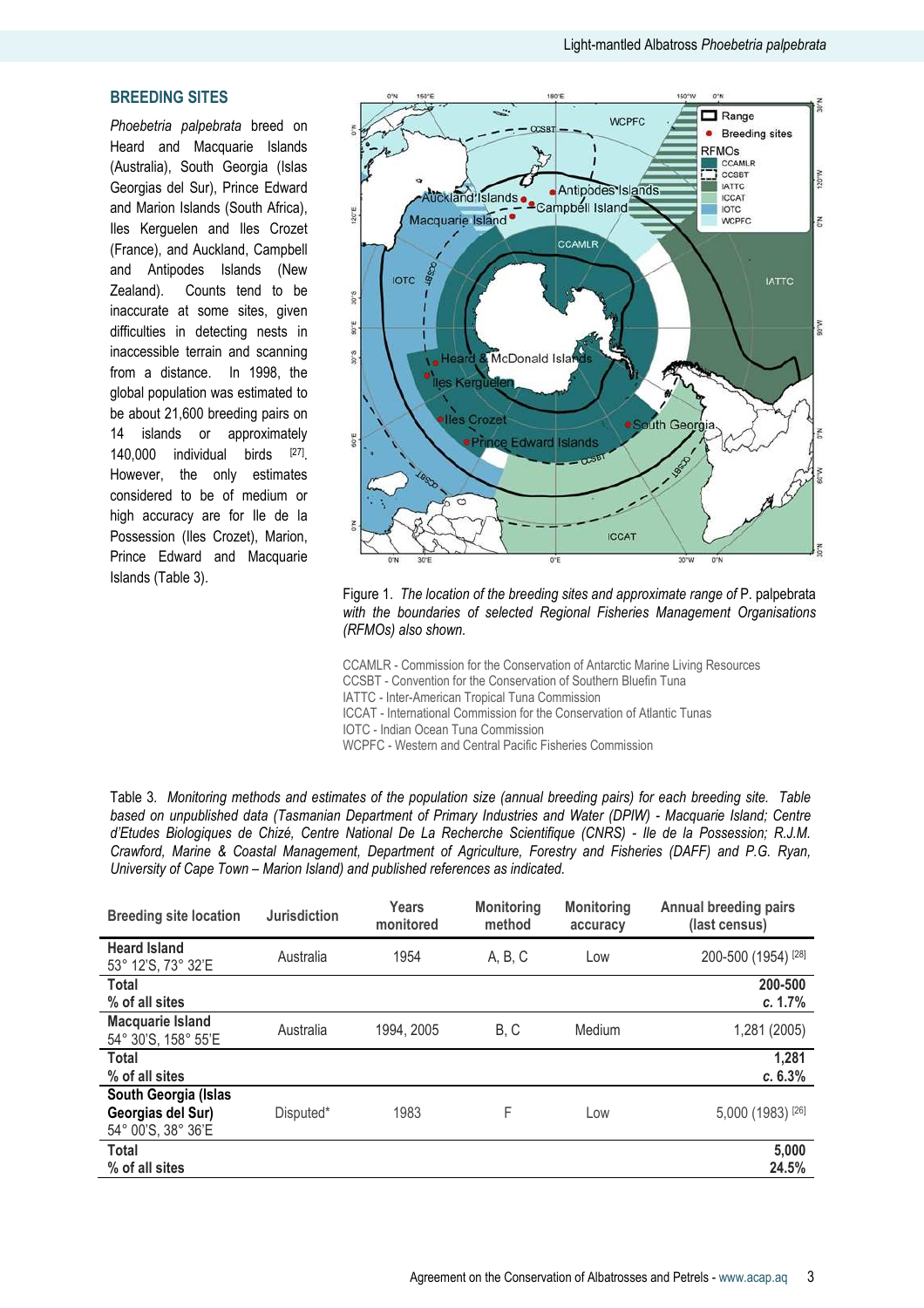| <b>Iles Crozet</b>                              |              |             |   |         |                          |
|-------------------------------------------------|--------------|-------------|---|---------|--------------------------|
| 46° 26'S, 51° 47'E<br>lle de la Possession      | France       | 1980-2008   | A | High    | 1,143 (2008)             |
| lle de l'Est                                    |              | 1983-1995   | F | Low     | $> 900$ (1984) [29]      |
| Ile aux Cochons                                 |              | 1976        | F | Low     | 50-100 (1976) [30]       |
| lle des Pingouins                               |              | 1983        | F | Low     | 30 (1984) [29]           |
| lle des Apôtres                                 |              | 1983        | F | Low     | 150 (1984) [29]          |
| <b>Total</b>                                    |              |             |   |         | 2,273-2,323              |
| % of all sites                                  |              |             |   |         | c. 11.2%                 |
| <b>Iles Kerguelen</b>                           | France       | 1985-1987   | F | Unknown | 3,000-5,000 (1987) [31]  |
| 49° 09'S, 69° 16'E                              |              |             |   |         |                          |
| <b>Total</b>                                    |              |             |   |         | 3,000-5,000              |
| % of all sites                                  |              |             |   |         | c. 19.6%                 |
| <b>Antipodes Islands</b><br>49° 75'S, 178° 80'E | New Zealand  | 1995        | B | Low     | 250 (1995) [32]          |
| <b>Total</b>                                    |              |             |   |         | 250                      |
| % of all sites                                  |              |             |   |         | 1.2%                     |
| <b>Auckland Islands</b><br>51° 00'S, 166° 00'E  | New Zealand  | 1972        | A | Low     | 5,000 (1972) [33]        |
| <b>Total</b>                                    |              |             |   |         | 5,000                    |
| % of all sites                                  |              |             |   |         | 24.4%                    |
| <b>Campbell Islands</b><br>52° 50'S, 169° 00'E  | New Zealand  | 1995        | B | Low     | 1,600 (1995) [34]        |
| <b>Total</b>                                    |              |             |   |         | 1,600                    |
| % of all sites                                  |              |             |   |         | 7.8%                     |
| <b>Marion Island</b>                            |              | 1975-1977,  | A | Medium  | 507 (2007)               |
| 46° 54'S, 37° 45'E                              |              | 1989, 1998, |   |         |                          |
|                                                 | South Africa | 2002-2009   |   |         |                          |
| <b>Prince Edward Island</b>                     |              | 2002, 2009  | A | High    | 150 (2002) [35]          |
| 46° 38'S, 37° 57'E                              |              |             |   |         |                          |
| <b>Total</b>                                    |              |             |   |         | 657                      |
| % of all sites                                  |              |             |   |         | 3.2%                     |
| <b>Total</b>                                    |              |             |   |         | 20,486 (19,261 - 22,611) |

\* See Table 2 footnote

# CONSERVATION LISTINGS AND PLANS FOR THE BREEDING SITES

#### International

Prince Edward Islands, Iles Crozet and Iles Kerguelen

• RAMSAR Convention List of Wetlands of International Importance (inscribed 2007 and 2008) [36]

Heard Island and McDonald Islands, New Zealand sub-Antarctic islands

UNESCO World Heritage List (inscribed 1997 and 1998) [37]

Macquarie Island

- UNESCO World Heritage List (inscribed 1997)<sup>[37]</sup>
- **UNESCO Biosphere Reserve Man and the Biosphere Programme (inscribed 1977)** [38]

## Australia

Heard Island and McDonald Islands

- National Heritage List listed 2007 (EPBC Act 1999) [6]
- Heard Islands and McDonald Islands Marine Reserve declared 2002 (EPBC Act 1999) [6]

Macquarie Island

- Register of Critical Habitat listed 2002 (EPBC Act 1999) [6]
- Register of the National Estate (until 2012) listed 1977 (Australian Heritage Commission Act 1975)<sup>[39]</sup>
- National Heritage List listed 2007 (EPBC Act 1999) [6]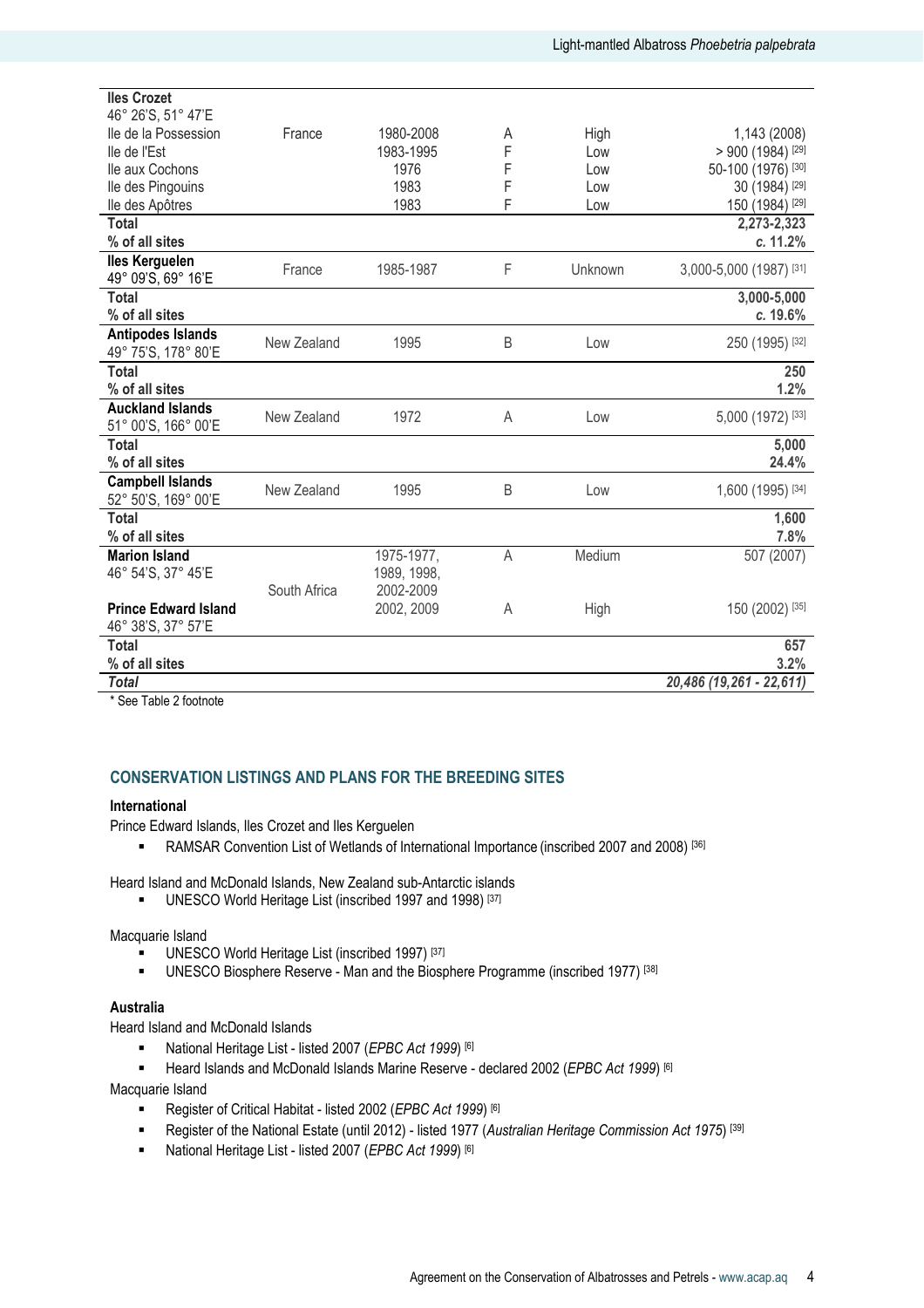# Tasmania

Macquarie Island

- Nature Reserve Nature Conservation Act 2002 (Tasmania) [40]
- Macquarie Island Nature Reserve and World Heritage Area Management Plan 2006<sup>[41]</sup>
- Plan for the Eradication of Rabbits and Rodents on sub-Antarctic Macquarie Island 2007 [42]

#### France

Iles Crozet and Iles Kerguelen

National Nature Reserve (Réserve Naturelle Nationale) - Décret n° 2006-1211<sup>[43]</sup>

#### French Southern Territories (Terres Australes et Antarctiques Françaises, TAAF)

Iles Crozet (some costal areas of Possession Island) ; Iles Kerguelen (Sourcils Noir, some islands and coastal parts of Golfe du Morbihan)

 Areas Reserved for technical and Scientific Research (Zones Réservées à la Recherche Scientifique et Technique) Arrêté n°14 du 30 juillet 1985 [44], now included in Natural Reserve Management Plan [43]

#### New Zealand

Auckland Islands, Campbell Islands, and Antipodes Islands

- National Nature Reserves New Zealand Reserves Act 1977<sup>[45]</sup>
- Conservation Management Strategy. Subantarctic Islands 1998 -2008 [46]

### South Africa

Prince Edward Islands

- Special Nature Reserve Environment Conservation Act (No. 73 of 1989), declared 1995 [47]
- Prince Edward Islands Management Plan 1996 [48]

### South Georgia (Islas Georgias del Sur)

- South Georgia: Plan for Progress. Managing the Environment 2006 2010 [49]
- South Georgia Environmental Management Plan [50]

Bird Island

Specially Protected Area (SPA) South Georgia: Plan for Progress. Managing the Environment 2006-2010 [49]



#### POPULATION TRENDS

Little information is available to determine population trends for P. palpebrata (Table 4). Between 1980 and 2005, the breeding population on Ile de la Possession (Iles Crozet) increased by 1.1% per year or about 49% in total [51] (Figure 2). The population appeared stable between 1980 and 1999 before increasing at an annual rate of 6.8% from 1999 to 2005 [50]. However, interannual variation in numbers is high, such that a decrease of 1.7% per year between 1980 and 1995 was reported in an earlier study  $[52]$ . Although the number of breeding pairs along the coast of Marion Island showed a significant decrease from 1996 to 2002 [53], subsequent counts of the whole island suggest an increase of 3.2% per year between 1989 and 2007, with interannual variation also high at this site (Figure 3). The population on Macquarie Island appears to be stable. The at-sea abundance of this species in Prydz Bay of East Antarctica is reported to have decreased significantly since between 1980 and 1981 [54]. Reported declines at these and other locations were considered to be the result of mortality associated with fisheries [27], particularly during the non-breeding season [52].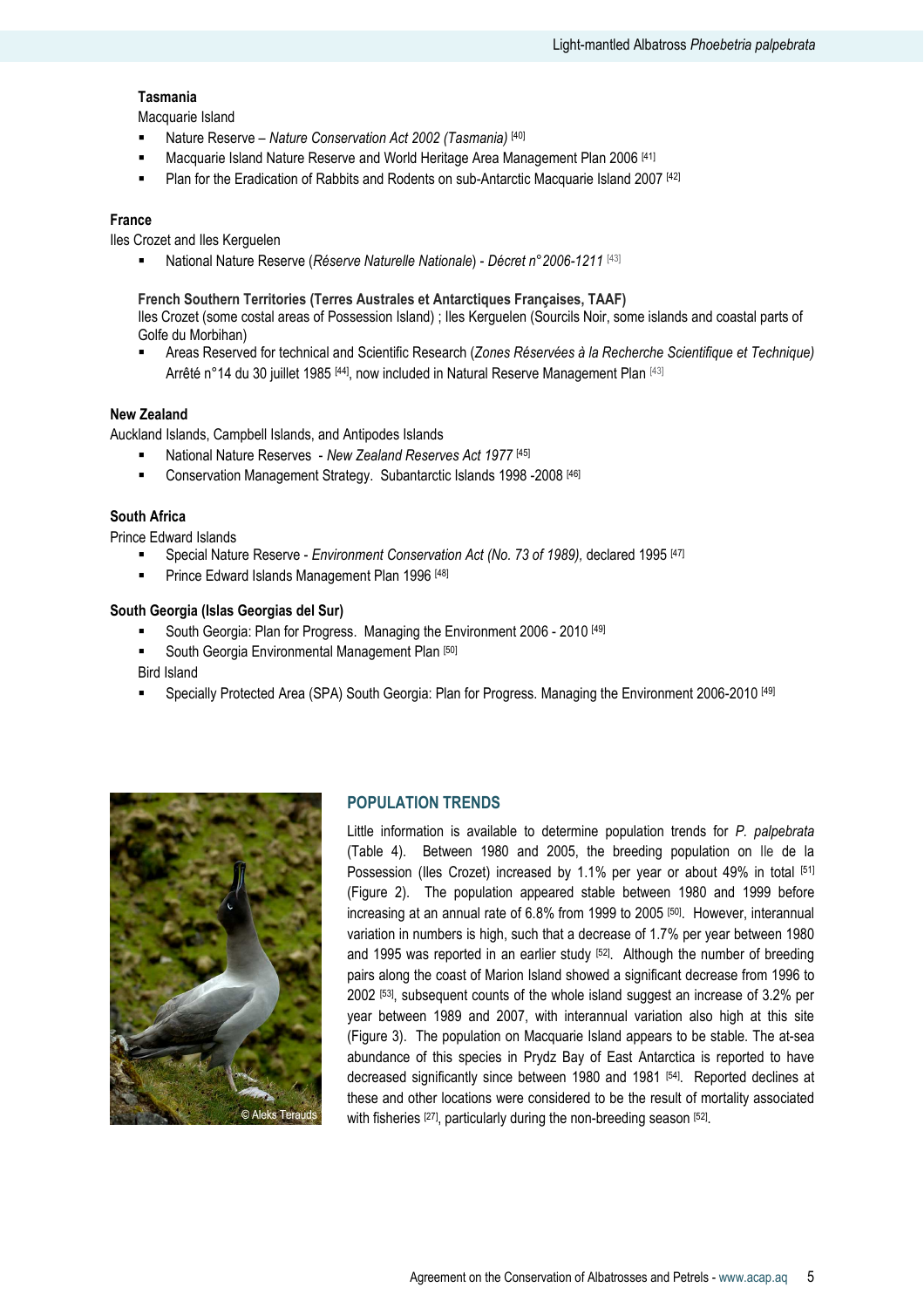Mean breeding success ranges from 15% on Bird Island, South Georgia (Islas Georgias del Sur) to 47.3% on Macquarie Island (Table 5). No data are available on juvenile survival and adult survival is known only for Ile de la Possession.



Figure 2. Counts of nesting adults at Ile de la Possession. From Delord et al. 2008 [51] .



Figure 3. Counts of nesting adults at Marion Island. Based on Crawford et al. 2003 [53] and unpublished data from R.J.M. Crawford, DAFF and P.G. Ryan, University of Cape Town. Data not to be used without dataholders' permission.

Table 4. Summary of population trend data for P. palpebrata. Table based on unpublished data provided by DPIW – Macquarie Island, R.J.M. Crawford, DAFF and P.G. Ryan, University of Cape Town - Marion Island, and published references as indicated.

| <b>Breeding site</b>                                            | Current<br><b>Monitoring</b> | <b>Trend Years</b> | % average change<br>per year (95% CI) [55] | <b>Trend</b>   | $%$ of<br>population |
|-----------------------------------------------------------------|------------------------------|--------------------|--------------------------------------------|----------------|----------------------|
| <b>Heard Island</b>                                             | No                           |                    |                                            | <b>Unknown</b> |                      |
| Macquarie Island                                                | Yes                          | 1994, 2005         |                                            | Stable         | 100%                 |
| South Georgia (Islas<br>Georgias del Sur)<br><b>Bird Island</b> | Yes                          |                    |                                            | <b>Unknown</b> |                      |
| <b>Iles Crozet</b>                                              |                              |                    |                                            |                |                      |
| lle de la Possession [51]                                       | Yes                          | 1980-2005          | $1.1(0.5-1.7)$                             | Increasing     | 70%                  |
|                                                                 |                              | 1980-1999          | $1.0(-)$                                   | Stable         | 70%                  |
|                                                                 |                              | 1999-2005          | $6.8(3.9-9.7)$                             | Increasing     | 70%                  |
| lle de l'Est                                                    | No                           |                    |                                            | Unknown        |                      |
| lle aux Cochons                                                 | No                           |                    |                                            | Unknown        |                      |
| lle des Pingouins                                               | No                           |                    |                                            | Unknown        |                      |
| lle des Apôtres                                                 | No                           |                    |                                            | Unknown        |                      |
| <b>Iles Kerguelen</b>                                           | Yes                          |                    |                                            | <b>Unknown</b> | $\blacksquare$       |
| <b>Antipodes Islands</b>                                        | ?                            |                    |                                            | Unknown        | $\blacksquare$       |
| <b>Auckland Islands</b>                                         | $\overline{\phantom{a}}$     |                    | ٠                                          | <b>Unknown</b> | $\blacksquare$       |
| <b>Campbell Islands</b>                                         | ?                            |                    |                                            | <b>Unknown</b> |                      |
| <b>Marion Island</b>                                            | Yes                          | 1989, 1998-2007    | $3.2(2.0-4.3)$                             | Increasing     | 100%                 |
| <b>Prince Edward Island</b>                                     | No                           |                    |                                            | Unknown        | ٠                    |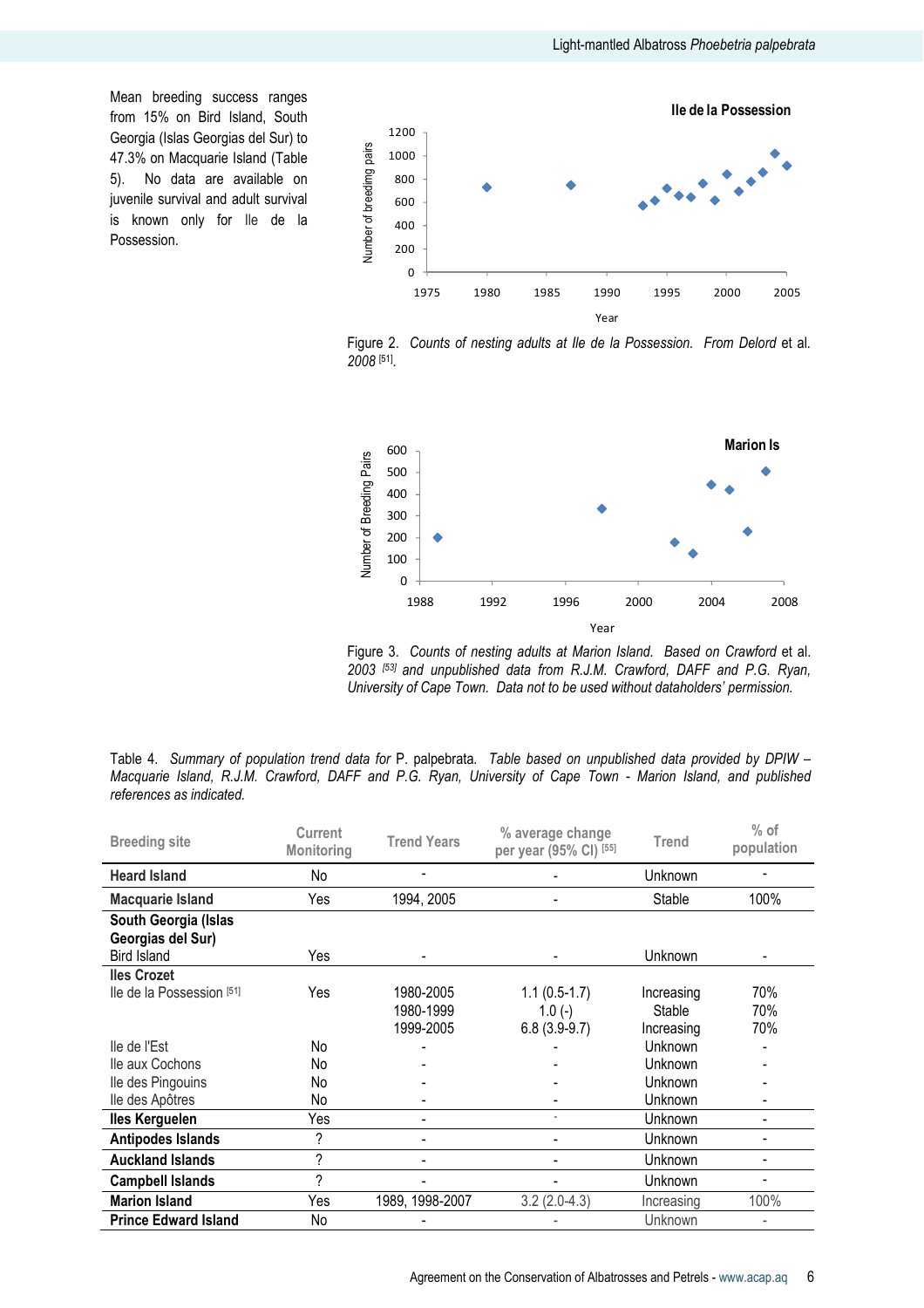| <b>Breeding site</b>                                     | <b>Mean breeding success</b><br>(±SD; study period)             | Mean juvenile<br>survival | Mean adult survival<br>(study period) |  |
|----------------------------------------------------------|-----------------------------------------------------------------|---------------------------|---------------------------------------|--|
| <b>Heard Island</b>                                      | No data                                                         | No data                   | No data                               |  |
| Macquarie Island                                         | 47.3% (±8.7%; 1995-2007)                                        | No data                   | No data                               |  |
| South Georgia (Islas<br>Georgias del Sur)<br>Bird Island | 15% (±8% SE; 2003-05)                                           | No data                   | No data                               |  |
| <b>Iles Crozet</b>                                       |                                                                 |                           |                                       |  |
| Ile de la Possession                                     | 40.9% (±3.8% SE 1981-2005) [51]<br>35.1% (±18.6%; 1967-95) [52] | No data                   | 97.3% (1967-95) [52]                  |  |
| lle de l'Est                                             | No data                                                         | No data                   | No data                               |  |
| lle aux Cochons                                          | No data                                                         | No data                   | No data                               |  |
| Ile des Pingouins                                        | No data                                                         | No data                   | No data                               |  |
| lle des Apôtres                                          | No data                                                         | No data                   | No data                               |  |
| <b>Iles Kerguelen</b>                                    | No data                                                         | No data                   | No data                               |  |
| Antipodes Islands                                        | No data                                                         | No data                   | No data                               |  |
| <b>Auckland Islands</b>                                  | No data                                                         | No data                   | No data                               |  |
| <b>Campbell Islands</b>                                  | No data                                                         | No data                   | No data                               |  |
| <b>Marion Island</b>                                     | 31% (1974-75) [24]<br>No data                                   |                           | No data                               |  |
| <b>Prince Edward Island</b>                              | No data                                                         | No data                   | No data                               |  |

Table 5. Summary of demographic data for P. palpebrata breeding sites. Table based on unpublished data (DPIW - Macquarie Island; British Antarctic Survey (BAS) - South Georgia/Islas Georgias del Sur) and published references as indicated.

# BREEDING SITES: THREATS

Threats at the breeding sites of P. palpebrata are relatively poorly known (Table 6). In the New Zealand colonies, many alien species have already been removed, including Norway rats Rattus norvegicus in 2003 from Campbell Island, feral cattle Bos taurus, European rabbits Oryctolagus cuniculus and house mice Mus musculus in 1993 from Enderby Island and feral goats Capra aegagrus hircus in 1995 from the main Auckland Island [16]. On Macquarie Island, extermination of feral domestic cats Felis catus was completed in 2000, and on Marion Island in 1991 [56].

Table 6. Summary of known threats causing population level changes at the breeding sites of P. palpebrata. Table based on data submitted to the ACAP Breeding Sites Working Group in 2008.

| <b>Breeding site</b>                         | Human<br>disturbance | Human<br>take | <b>Natural</b><br>disaster | Parasite or<br>pathogen | <b>Habitat loss</b><br>or<br>degradation | Predation<br>(alien<br>species) | Contamination |
|----------------------------------------------|----------------------|---------------|----------------------------|-------------------------|------------------------------------------|---------------------------------|---------------|
| <b>Heard Island</b>                          | no                   | no            | Medium <sup>a</sup>        | no                      | no                                       | no                              | no            |
| <b>Macquarie Island</b>                      | no                   | no            | no                         | no                      | Low b                                    | no                              | no            |
| South Georgia<br>(Islas Georgias del<br>Sur) | no                   | no            | no                         | no                      | no                                       | no                              | no            |
| <b>Iles Crozet</b>                           |                      |               |                            |                         |                                          |                                 |               |
| lle de la Possession                         | no                   | no            | no                         | no                      | no                                       | no c                            | no            |
| lle de l'Est                                 | no                   | no            | no                         | no                      | no                                       | no                              | no            |
| lle aux Cochons                              | no                   | no            | no                         | no                      | no                                       | no c                            | no            |
| Ile des Pingouins                            | no                   | no            | no                         | no                      | no                                       | no                              | no            |
| lle des Apôtres                              | no                   | no            | no                         | no                      | no                                       | no                              | no            |
| <b>Iles Kerguelen</b>                        | no                   | no            | no                         | no                      | no                                       | Low <sup>d</sup>                | no            |
| <b>Antipodes Islands</b>                     | no e                 | no            | no f                       | no                      | no                                       | no <sub>9</sub>                 | no            |
| <b>Auckland Islands</b>                      | no e                 | no            | no                         | no                      | no                                       | no <sub>9</sub>                 | no            |
| <b>Campbell Islands</b>                      | no e                 | no            | no                         | no                      | no                                       | no <sub>9</sub>                 | no            |
| <b>Marion Island</b>                         | no                   | no            | no                         | no                      | no                                       | no                              | no            |
| <b>Prince Edward</b><br><b>Island</b>        | no                   | no            | no                         | no                      | no                                       | no                              | no            |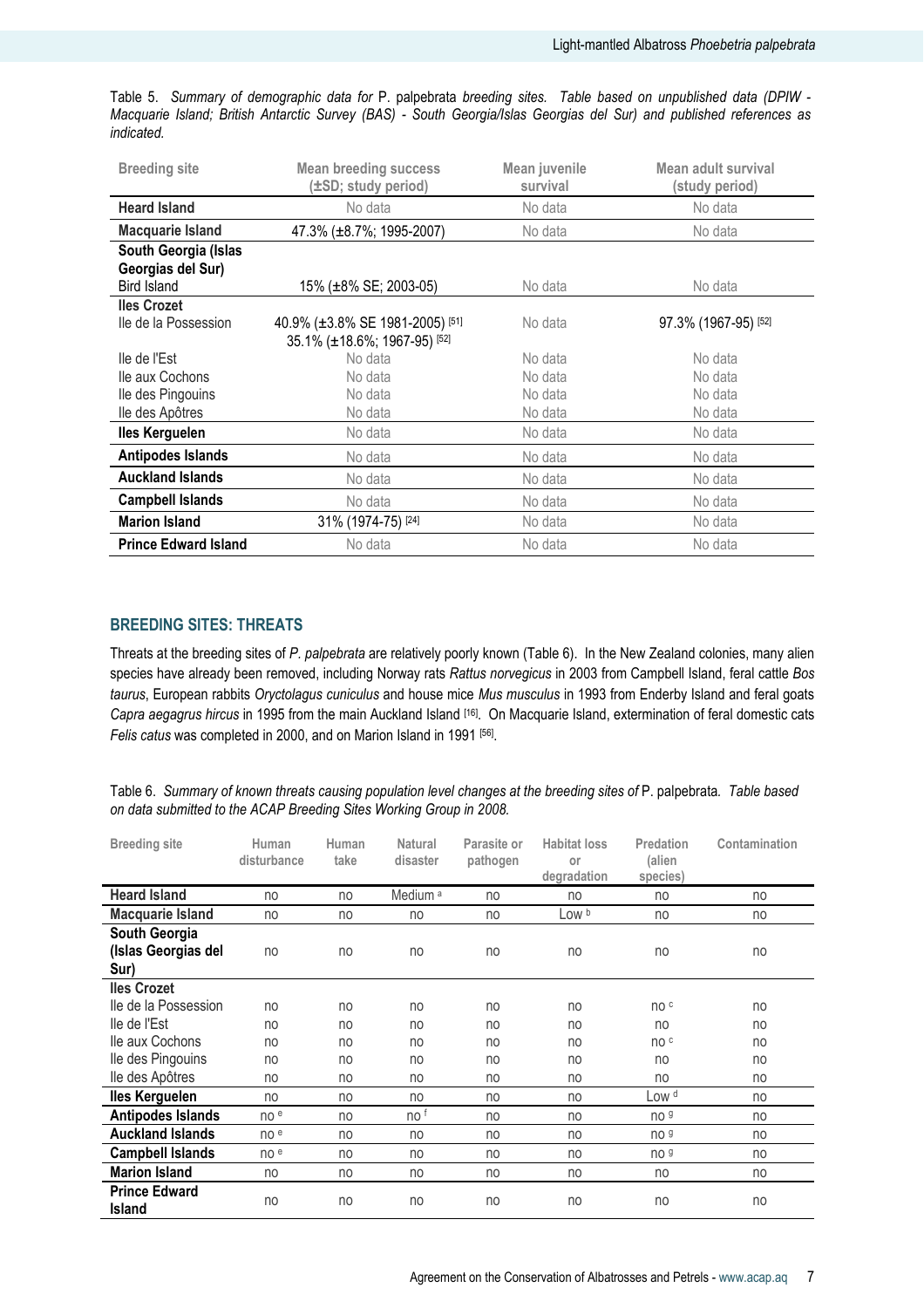a Recent large-scale volcanic activity (2003-2004 in particular) may have caused most birds to desert.

<sup>b</sup> The explosion in European rabbit Oryctolagus cuniculus numbers since 1999 has led to an extensive destruction of habitat and soil erosion at nesting sites. An eradication programme which also targets rodents (Mus musculus and Rattus rattus) commenced in 2010 [42] but had to be abandoned due to exceptionally poor weather. It will recommence in 2011.

<sup>c</sup> Cats and mice are present on Ile aux Cochons, rats (Rattus rattus and R. norvegicus) and house mice are found on Ile de la Possession, but there is no evidence of impact on P. palpebrata from any of these species at either site.

<sup>d</sup> Cats, rats (R. rattus) and mice occur on Iles Kerguelen, with cats having the biggest impact on the population.

e This species is prone to human disturbance, especially early in incubation. Desertion of nests and eggs was reported as a result of banding visits but population level effects are likely to be negligible [34].

fFires represent a potential threat but nests are dispersed along the coastlines [16].

<sup>g</sup> House mice are present on the Antipodes but are not known to prey upon P. palpebrata. Feral pigs and cats may take limited numbers of eggs and chicks on Auckland Island but most nests are naturally well protected because of difficult accessibility. Norway rats were reported to have no effect on eggs and chicks on Campbell Island [16].

## FORAGING ECOLOGY AND DIET

Phoebetria palpebrata employ a variety of feeding strategies including surface seizing, surface filtering and plunging [57]. Diving ability measured by depth gauges revealed a maximum depth of 12.4 m in pursuit of prey [58]. This species does not follow ships as often as do other albatross species [59]. Based on the advantages of dark plumage, it has been suggested that both Phoebetria species feed nocturnally [60]. Available activity data do indicate that P. palpebrata spend a greater proportion of darkness in flight than other southern hemisphere albatrosses, but without independent records of the timing of ingestion, it is difficult to determine the ecological implications [61] .

Comprehensive dietary studies in P. palpebrata have been conducted at several colonies and highlight the importance of squid, fish, crustaceans and carrion. Analysis of beaks in casts from Marion Island identified 11 cephalopod species which indicated foraging south of the Atlantic Convergence [24]. Regurgitations from chicks on Marion Island showed that liquid is over half the dietary mass and that cephalopods were the most frequent item, followed by fish, crustaceans and seabirds. Scavenging behaviour was suggested based on identification of several squid taxa which are known to float after death [59, <sup>60]</sup>. On South Georgia (Islas Georgias del Sur), chick regurgitations were comprised of mainly squid and krill with some fish [62]; similar results were reported from chick regurgitations from Iles Crozet [59, 63]. Regurgitations and pellets taken from adults and chicks at Macquarie Island indicated diets similar to those from Marion Island, and also revealed similar squid taxa as those taken by Heard Island birds [57]. Marine mammal and bird carrion is also an important component of the diet at some sites [59] .

At Bird Island, South Georgia (Islas Georgias del Sur), trip durations are longer, and chick feeding frequency and growth rates are lower than in sympatric Thalassarche species, despite adults returning with food loads that are a greater proportion of body mass [61]. Data on chick provisioning regimes on Macquarie Island revealed a cyclical pattern of long and short trips; both of which were necessary to maintain body condition and successfully provision a chick [64]. A similar strategy was described in birds on Iles Crozet [65] but was not observed in those from Bird Island [66].

#### MARINE DISTRIBUTION

Phoebetria palpebrata have a circumpolar distribution over the Southern Ocean and exhibit the most southerly distribution of all the albatross species. Although common between 40°S and 60°S, they disperse as far south as pack ice and 77°S in the Ross Sea [25], yet have been reported to travel north with the Humboldt Current to 20°S [67]. Young birds tend to move further south than adults, often close to the Antarctic continent <sup>[25]</sup>. Based on satellite-tracking data, breeding birds from Macquarie Island forage in the surrounding shelf waters as well as into sub-Antarctic and Antarctic areas. Five satellite-tracked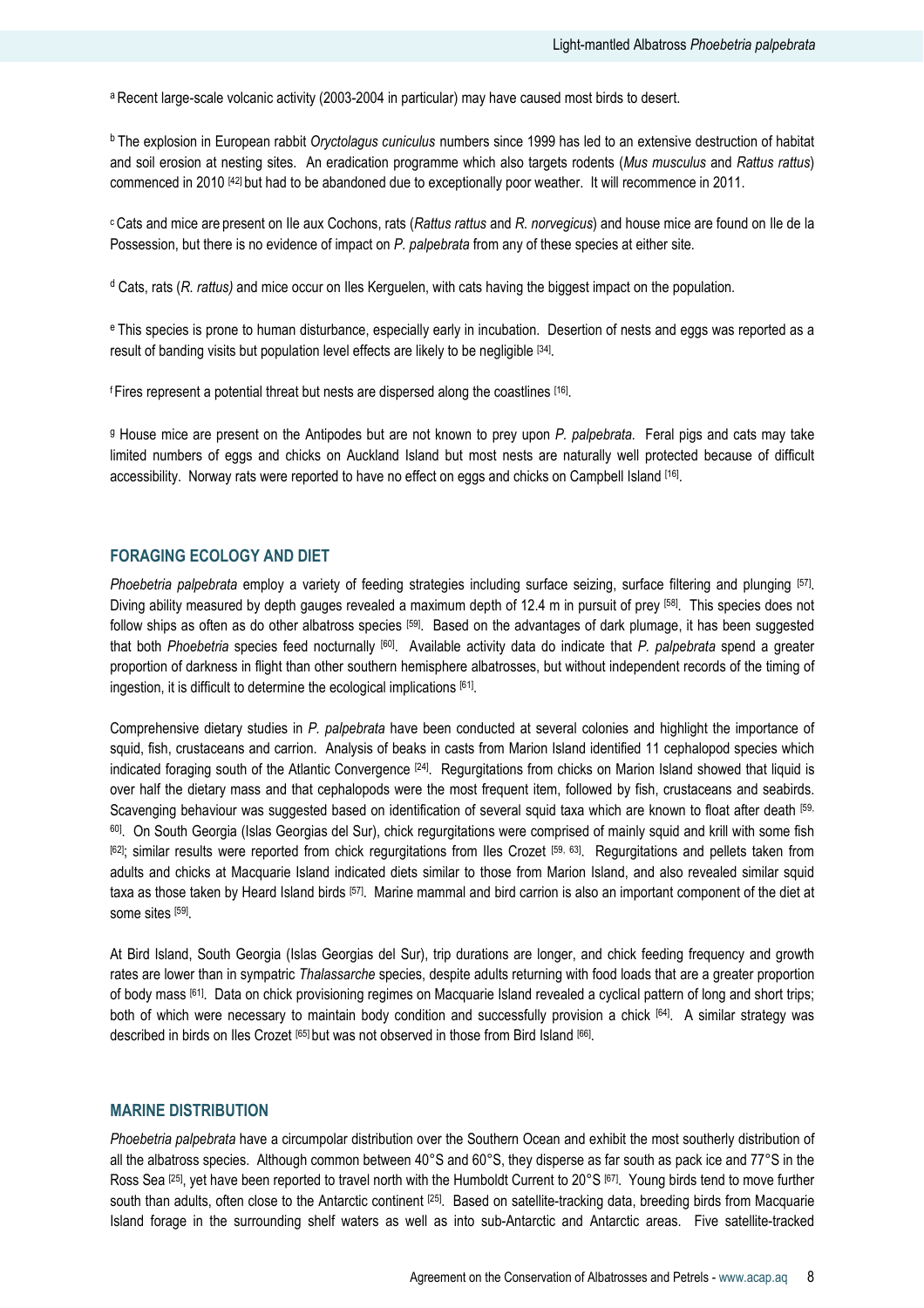incubating birds from Macquarie Island foraged south of the Antarctic Polar Front, an average of 1,500 km from their breeding sites [67]. Four breeding birds from South Georgia (Islas Georgias del Sur) followed a stereotypical flight path (38 trips) involving a clockwise route to and from high latitude waters along the southern Scotia Arc, on average travelling 3,800 km, to a maximum range of 920 km from the colony [61]. Breeding birds from Iles Crozet foraged in subantarctic waters during incubation and in Antarctic waters during chick-rearing (H. Weimerskirch, unpublished data). Systematic year-round observations around the Falkland Islands (Islas Malvinas) found the species to be uncommon, with most records between August and November and in waters deeper than 200 m east of the islands [68]. Satellite-tracked birds from Macquarie Island and Iles Crozet revealed that P. palpebrata tend to fly directly to Antarctic and sub-Antarctic foraging sites assisted by prevailing winds <sup>[65, 67]</sup>. <sup>[65, 67]</sup>. Immature birds from Iles Crozet and Kerguelen disperse throughout Indian Ocean in subtropical and subantarctic waters (H. Weimerskirch, unpublished data).



Figure 2. Satellite-tracking data of breeding P. palpebrata from Macquarie Island and South Georgia (Islas Georgias del Sur) (Number of tracks = 56). Map based on data contributed to the BirdLife Global Procellariiform Tracking Database .

Because of its circumpolar distribution, this species overlaps with all major southern hemisphere Regional Fisheries Management Organisations (Table 7, see also Figure 1), including SWIOFC (South-West Indian Ocean Fisheries Commission), SIOFA (Southern Indian Ocean Fisheries Agreement), SEAFO (South-East Atlantic Fisheries Organisation), and the yet to be established South Pacific Regional Fisheries Management Organisation (SPRFMO).

Table 7. Summary of the known ACAP Range States, non-ACAP Exclusive Economic Zones and selected Regional Fisheries Management Organisations that overlap with the marine distribution of P. palpebrata.

|                                                                    | <b>Resident/Breeding</b><br>and feeding range                               | Foraging range only                                                                                           | Few records - outside core<br>foraging range |
|--------------------------------------------------------------------|-----------------------------------------------------------------------------|---------------------------------------------------------------------------------------------------------------|----------------------------------------------|
| Known ACAP Range States                                            | Australia<br>Disputed <sup>1</sup><br>France<br>New Zealand<br>South Africa | Argentina<br>Chile                                                                                            | Brazil<br>Peru                               |
| <b>Exclusive Economic Zones of</b><br>non-ACAP countries           | ٠                                                                           | $\overline{\phantom{a}}$                                                                                      | Mauritius<br>French Polynesia                |
| <b>Regional Fisheries Management</b><br>Organisations <sup>2</sup> | <b>WCPFC</b><br><b>CCAMLR</b><br><b>CCSBT</b>                               | <b>IATTC</b><br><b>ICCAT</b><br><b>IOTC</b><br><b>SWIOFC</b><br><b>SEAFO</b><br><b>SIOFA</b><br><b>SPRFMO</b> |                                              |

 $1$  See Table 2 footnote

<sup>2</sup> See Figure 1 and text for list of acronyms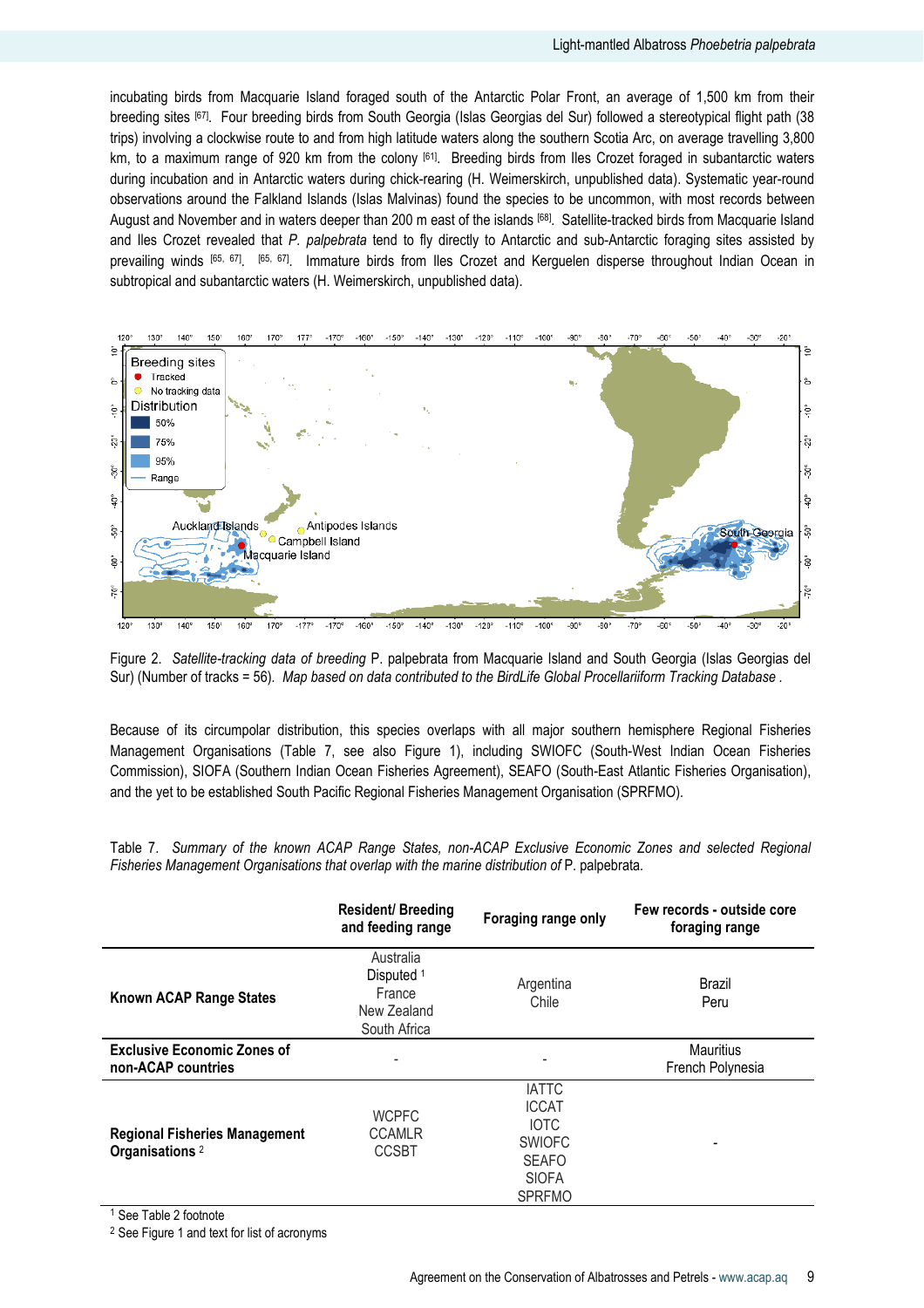# MARINE THREATS

The primary threat to P. palpebrata is mortality associated with fisheries, specifically longlining [27, 69]. While less prone to following fishing vessels than most other albatrosses, their notable diving capabilities allow them greater access to baited hooks than most albatross species [27]. Breeding birds travel to Antarctic waters to feed [25]; however, these birds move northward during the nonbreeding period and consequently come under threat as bycatch [27, 52] . Phoebetria palpebrata represented 6% of total seabird bycatch from tuna longliners 1988- 1997 in the New Zealand EEZ, whereas "small numbers" were reported caught in the Australian EEZ [16]. An estimated 4,125 P. palpebrata were taken annually in the Southern Ocean by the Japanese longline industry based on the number of hooks set between 1981 and 1986 [70].

Little information exists on the potential effects of contaminants, oil spills or marine debris. No plastic fragments were found in the stomach contents of P. palpebrata from Marion Island [60] and no plastics or anthropogenic materials were observed in regurgitated pellets, in nest material or adjacent to study nests on Macquarie Island [71]. However, plastics were cited as present in stomach contents and pellets of this species in an earlier review, but extent and impact are unknown [59] .

# KEY GAPS IN SPECIES ASSESSMENT

Population dynamics for most populations remain unknown, particularly adult and fledgling survival rates, recruitment rates of juveniles into breeding colonies, natal philopatry and longevity. More information is needed on movements and dispersal of both adults and fledglings, particularly during the non-breeding period, as well as on the extent of overlap with fisheries and incidental mortality rates.



Photo © Aleks Terauds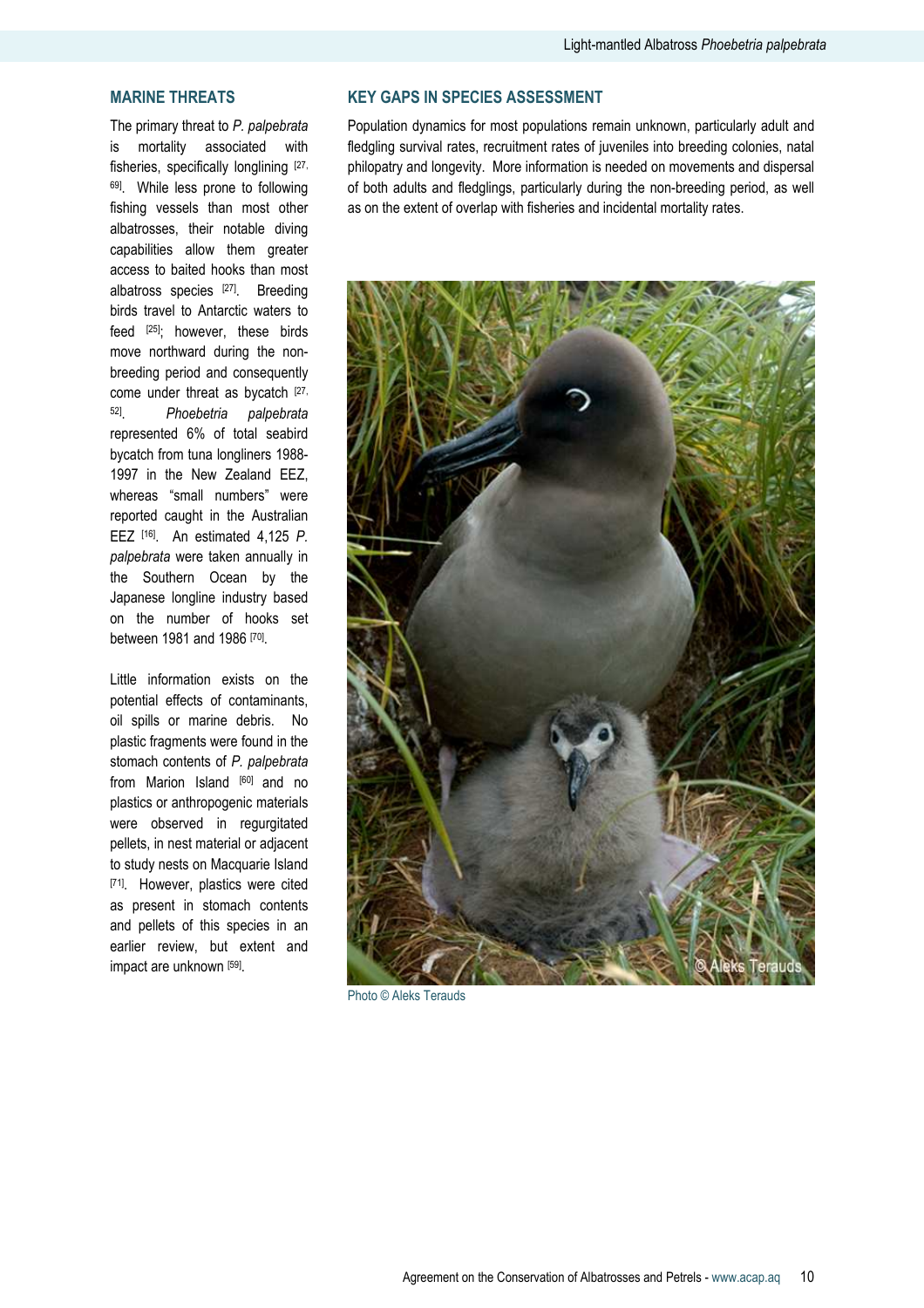## **REFERENCES**

- 1. Tickell, W.L.N. 2000. Albatrosses. Sussex, UK: Pica Press.
- 2. Nunn, G.B., Cooper, J., Jouventin, P., Robertson, C.J.R., and Robertson, G.G. 1996. Evolutionary relationships among extant albatrosses (Procellariiformes: Diomedeidae) established from complete cytochrome-b gene sequences. Auk 113: 784-801.
- 3. Agreement on the Conservation of Albatrosses and Petrels. http://www.acap.aq.
- 4. IUCN. 2010. 2010 IUCN Red List of Threatened Species. www.iucnredlist.org.
- 5. Bonn Convention. Convention on the Conservation of Migratory Species of Wild Animals. http://www.cms.int/.
- 6. Australian Government. 1999. Environment Protection and Biodiversity Conservation and Act and 1999. http://www.comlaw.gov.au/comlaw/management.nsf/lookupindexpagesb yid/IP200401830?OpenDocument.
- 7. Department of Environment and Heritage. Threat Abatement Plan 2006 for the incidental catch (or bycatch) of seabirds during oceanic longline fishing operations.
- 8. Department of Environment and Heritage. 2001. Recovery Plan for Albatrosses and Giant-Petrels 2001-2005. http://www.deh.gov.au/biodiversity/threatened/publications/recovery/alb atross/index.html
- 9. National Parks and Wildlife Act. 1972. http://www.legislation.sa.gov.au/LZ/C/A/NATIONAL%20PARKS%20AN D%20WILDLIFE%20ACT%201972.aspx.
- 10. Tasmanian Government. Threatened Species Protection Act (1995). http://www.dpiw.tas.gov.au/.
- 11. Department of Sustainability and Environment. 2007. Fauna and Flora Guarantee **Act** 1988, Victoria. http://www.dpi.vic.gov.au/dse/nrenpa.nsf/FID/- 0488335CD48EC1424A2567C10006BF6D.
- 12. Wildlife Conservation Act. 1950. Wildlife Conservation (Specially<br>Protected Fauna) Notice 2008(2). http://www.dec.wa.gov.au/ Protected Fauna) Notice 2008(2). management-and-protection/threatened-species/index.html.
- 13. Subsecretaría de Pesca. 2006. Plan de Acción Nacional para reducir las capturas incidentales de aves en las pesquerías de palangre (PAN-AM/CHILE). 26 pp. www.subpesca.cl/mostrararchivo.asp?id=5768
- 14. Gouvernement de la République Française. 1998. Arrêté du 14 août 1998 fixant sur tout le territoire national des mesures de protection des oiseaux représentés dans les Terres australes et antarctiques françaises. Le Journal Officiel de la République Française n°236 du 11 octobre 1998. p. 15405 http://www.legifrance.gouv.fr/home.jsp
- 15. New Zealand Government. New Zealand Wildlife Act 1953, No 31. http://www.legislation.govt.nz/act/public/1953/0031/latest/DLM276814.ht ml?search=ts\_act\_wildlife\_resel&sr=1.
- 16. Taylor, G.A. 2000. Action plan for seabird conservation in New Zealand. Part A: threatened seabirds. Threatened Species Occasional Publication No. 16. Department of Conservation. Wellington.
- 17. Miskelly, C.M., Dowding, J.E., Elliott, G.P., Hitchmough, R.A., Powlesland, R.G., Robertson, H.A., Sagar, P.M., Scofield, R.P., and Taylor, G.A. 2008. Conservation status of New Zealand birds, 2008. Notornis 55: 117-135.
- 18. South African Government. 1973. Sea Birds and Seals Protection Act, 1973 (Act No. 46 of 1973). http://www.mcmdeat.gov.za/regulatory/seals\_seabirds.html
- 19. Department of Environmental Affairs and Tourism. Republic of South Africa. 2007. General Notice 1717 Marine Living Resources Act (18/1998): Publication of Policy on the Management of Seals, Seabirds and Shorebirds Government Gazette Vol 510.
- 20. Department of Environmental Affairs and Tourism. 2008. South Africa National Plan of Action for Reducing the Incidental Catch of Seabirds in Longline Fisheries. Department of Environmental Affairs and Tourism: Cape Town. 32 pp.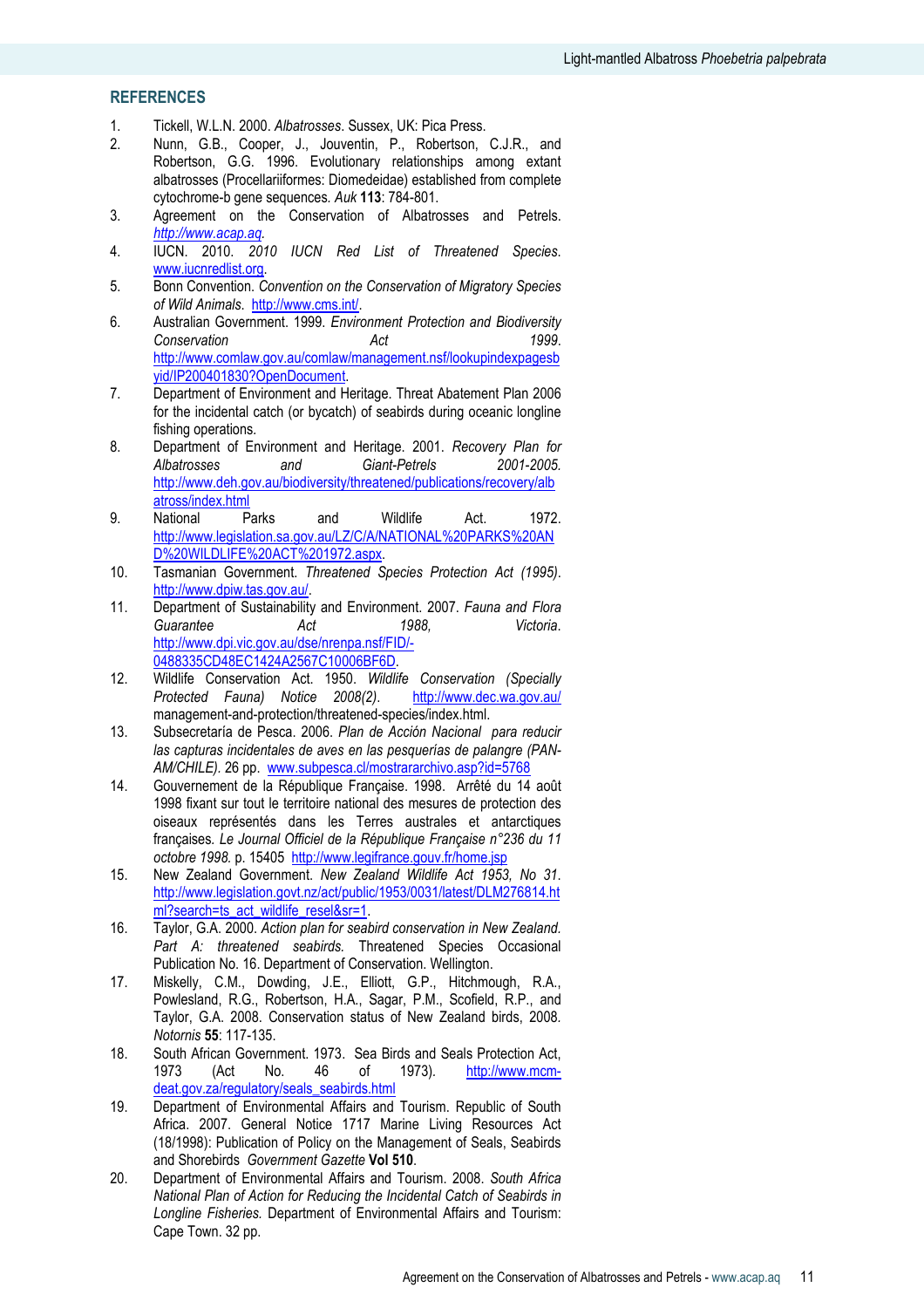- 21. Government of South Georgia and the South Sandwich Islands. 1975. Falkland Islands Dependencies Conservation Ordinance (1975). http://www.sgisland.gs.
- 22. Varty, N., Sullivan, B.J., and Black, A.D. 2008. FAO International Plan of Action-Seabirds: an assessment for fisheries operating in South Georgia and South Sandwich Islands. BirdLife International Global Seabird Programme. Royal Society for the Protection of Birds. ,The Lodge, Sandy, Bedfordshire, UK. 96 pp.
- 23. Jouventin, P. and Weimerskirch, H. 1988. Demographic strategies of southern albatrosses. Acta XIX Congressus Internationalis Ornithologici: 857-865.
- 24. Berruti, A. 1979. Breeding Biology of the Sooty Albatrosses Phoebetria-Fusca and Phoebetria-Palpebrata. Emu 79: 161-175.
- 25. Weimerskirch, H., Jouventin, P., and Stahl, J.C. 1986. Comparative Ecology of the 6 Albatross Species Breeding on the Crozet Islands. Ibis 128: 195-213.
- 26. Thomas, G., Croxall, J.P., and Prince, P.A. 1983. Breeding Biology of the Light-Mantled Sooty Albatross (Phoebetria palpebrata) at South Georgia. Journal of Zoology 199: 123-135.
- 27. Gales, R., 1998. Albatross populations: status and threats, in Albatross Biology and Conservation. G. Robertson and R. Gales (Eds). Surrey Beatty & Sons: Chipping Norton. pp 20-45.
- 28. Downes, M., Ealey, E., Gwynn, A., and Young, P. 1959. The birds of Heard Island. Australian National Antarctic Research Expeditions Report B1 Zoology 1-135.
- 29. Jouventin, P., Stahl, J.C., Weimerskirch, H., and Mougin, J.L., 1984. The seabirds of French Subantarctic Islands & Adélie Land, their status and conservation, in Status and conservation of the world's seabirds. J.P. Croxall, P.G.H. Evans, and R.W. Screiber (Eds). ICBP Technical Publication
- 30. Derenne, P., Mugin, J.L., Steinberg, C., and Voisin, J.-F. 1976. Les oiseaux de I'ile aux Cochons, archipel Crozet (46 06'S, 50 14'E). Com. Nat. Fr. Rech.Antarct. 40: 107-148.
- 31. Weimerskirch, H., Zoiter, H., and Jouventin, P. 1988. The avifauna of Kerguelen Islands. Emu 89: 15-29.
- 32. Tennyson, A., Imber, M., and Taylor, R. 1998. Numbers of black-browed mollymawks (Diomedea m. melanophrys) and white-capped mollymawks (D. cauta steadi) at the Antipodes Islands in 1994-95 and their population trends in the New Zealand region. Notornis 45: 157- 166.
- 33. Bell, B. 1975. Report on the birds of the Auckland Islands Expedition 1972-73. NZ Lands and Survey. Wellington.
- 34. Moore, P. 1996. Light-mantled sooty albatross on Campbell Island, 1995-96: a pilot investigation. NZ Department of Conservation. Wellington.
- 35. Ryan, P.G., Cooper, J., Dyer, B.M., Underhill, L.G., Crawford, R.J.M., and Bester, M.N. 2003. Counts of surface-nesting seabirds breeding at Prince Edward Island, summer 2001/02. African Journal of Marine Science 25: 441-451.
- 36. Ramsar Convention on Wetlands. http://www.ramsar.org/.
- 37. United Nations Educational Scientific and Cultural Organzation. http://whc.unesco.org/en/list/181.
- 38. UNESCO's Man and the Biosphere Programme (MAB) Macquarie Island. http://www.unesco.org/mabdb/br/brdir/directory/biores.asp?mode=all&c

ode=AUL+03.

- 39. Australian Government. Department of the Environment, Water, Heritage, and the Arts. Register of the National Estate (RNE). http://www.environment.gov.au/heritage/places/rne/index.html.<br>Tasmanian Government. Nature Conservation Ac
- 40. Tasmanian Government. Nature Conservation Act 2002. http://www.parks.tas.gov.au/manage/parksres/reserves.html.
- 41. Parks and Wildlife Service. 2006. Macquarie Island Nature Reserve and World Heritage Area Management Plan. Parks and Wildlife Service, Department of Tourism, Arts and the Environment. Hobart.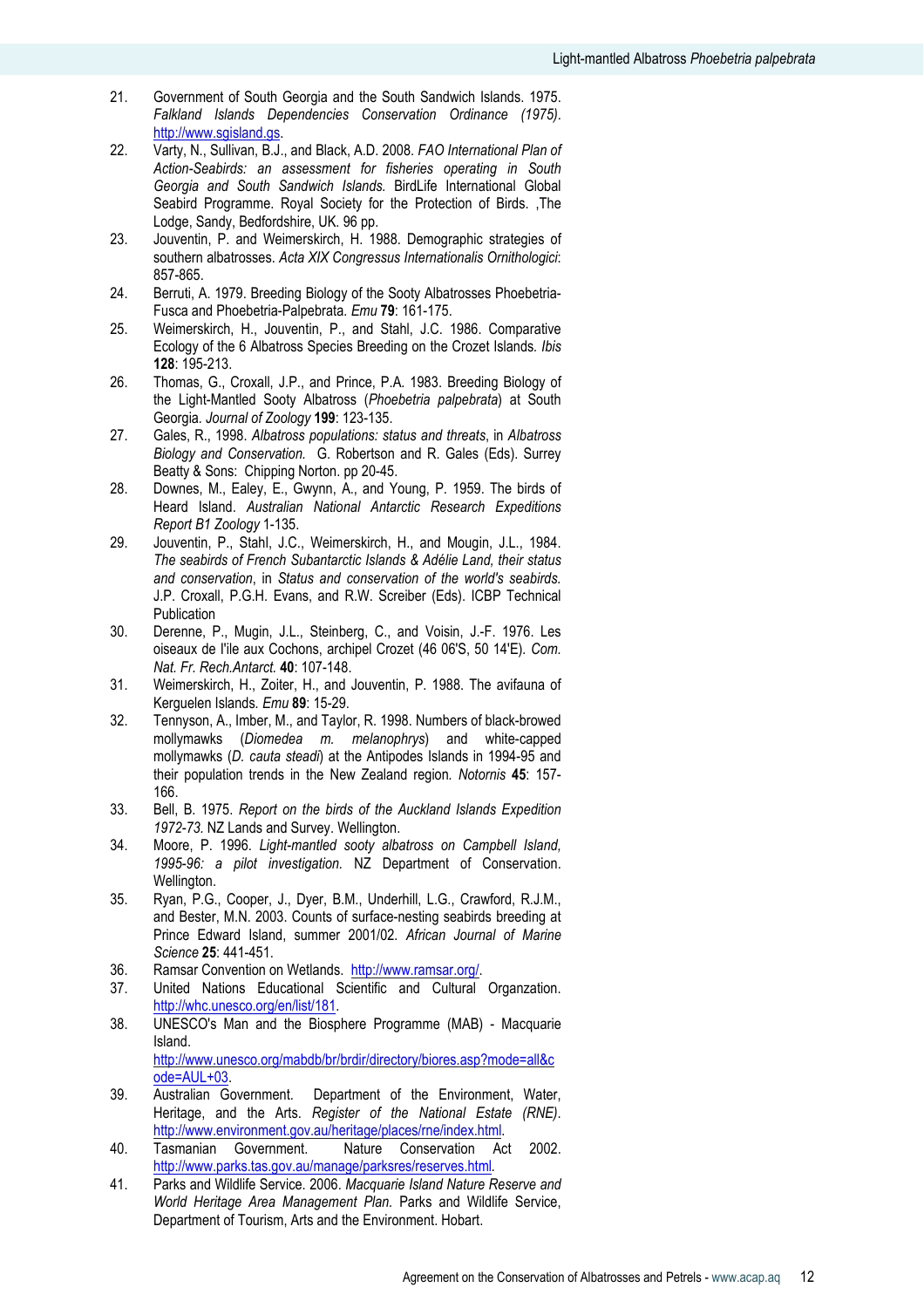- 42. Parks and Wildlife Service and Biodiversity Conservation Branch. 2007. Plan for the Eradication of Rabbits and Rodents on Subantarctic Macquarie Island. Department of Tourism. Arts and the Environment & Department of Primary Industries and Water. Hobart.
- 43. Gouvernement de la République Française. 2006. Décret n°2006-1211 du 3 octobre 2006 portant création de la Réserve Naturelle des Terres Australes Françaises. Journal Officiel de la République Française n°230 du 4 octobre 2006. p.14673. http://www.legifrance.gouv.fr/home.jsp
- 44. Terres Australes et Antarctiques Françaises. 1985. Arrêté n°14 du 30 Juillet 1985 relatif à la création de zones réservées à la recherché scientifique et technique dans les TAAF. Mises à jour / extensions : Décisions n°2006 – 22, n°108 du 16 juin 1989, n°147 du 13 septembre 1990, du 19 juillet 1991 ; arrêté 2002 - 42 du 18 décembre 2002. http://www.taaf.fr/spip/spip.php?article354.
- 45. New Zealand Government. 1977. New Zealand Reserves Act 1977. http://www.legislation.govt.nz/.
- 46. Department of Conservation. 1988. Conservation Management Strategy: Subantarctic Islands 1998-2008. Southland Conservancy Conservation Management Planning Series No. 10. Department of Conservation. Invercagill. 114 pp.
- 47. Environment Conservation Act (No. 73 or 1989). 3 November 1995. http://www.environment.gov.za/.
- 48. Prince Edward Islands Management Plan Working Group. 1996. Prince Edward Islands Management Plan. Pretoria: Department of Environmental Affairs and Tourism. Republic of South Africa.
- 49. Pasteur, E. and Walton, W. 2006. South Georgia: plan for progress, managing the environment 2006-2010. . Published by the British Antarctic Survey on behalf of the Government of South Georgia and the South Sandwich Islands. 75 pp. http://sgisland.org/pages/gov/PlanProgress.htm
- 50. McIntosh, E. and Walton, D.W.H. 2000. Environmental Management Plan for South Georgia. Published by the British Antarctic Survey on behalf of the Government of South Georgia and South Sandwich Islands. 104 pp.
- 51. Delord, K., Besson, D., Barbraud, C., and Weimerskirch, H. 2008. Population trends in a community of large Procellariiforms of Indian Ocean: Potential effects of environment and fisheries interactions. Biological Conservation 141: 1840-1856.
- 52. Weimerskirch, H. and Jouventin, P., 1998. Changes in population sizes and demographic parameters of six albatross species breeding on the French sub-Antarctic islands, in Albatross: Biology and Conservation. G. Robertson and R. Gales (Eds). Surrey Beatty & Sons: Chipping Norton, NSW, Australia. 84-91.
- 53. Crawford, R., Cooper, J., Dyer, B., Greyling, M., Klages, N., Ryan, P., Peterson, S., Underhill, L., Upfold, L., Wilkinson, W., De Villiers, M., Du Plessis, S., Du Toit, M., Lesharo, T., Makhado, A., Mason, M., Merkle, D., Tshingana, D., Ward, V., and Wittington, P. 2003. Populations of surface-nesting seabirds at Marion Island, 1994/5-2002/3. African Journal of Marine Science 25.
- 54. Woehler, E.J., Cooper, J., Croxall, J.P., Fraser, W.R., Kooyman, G.L., D., M.G., Nel, D.C., Patterson, D.L., Peter, H.-U., Ribic, C.A., Salwicka, K., Trivelpiece, W.Z., and Weimerskirch, H. 2001. A statistical assessment of the status and trends of Antarctic and subantarctic seabirds. SCAR Bird Biology Subcommittee, Southern Ocean Seabird Populations Workshop. Bozeman, Montana 17-21 May 1999. 17-21 May 1999.
- 55. Pannekoek, J. and van Strien, A. 2006. TRIM 3.53 (TRends & Indices for Monitoring data). Statistics Netherlands, Voorburg. http://www.cbs.nl/en-GB/menu/themas/natuurmilieu/methoden/trim/default.htm
- 56. Bester, M.N., Bloomer, J.P., Bartlett, P.A., van Rooyen, M., and Büchner, H. 2000. Final eradication of feral cats from sub-Antarctic Marion Island, southern Indian Ocean. South African Journal of Wildlife Research 30: 53-57.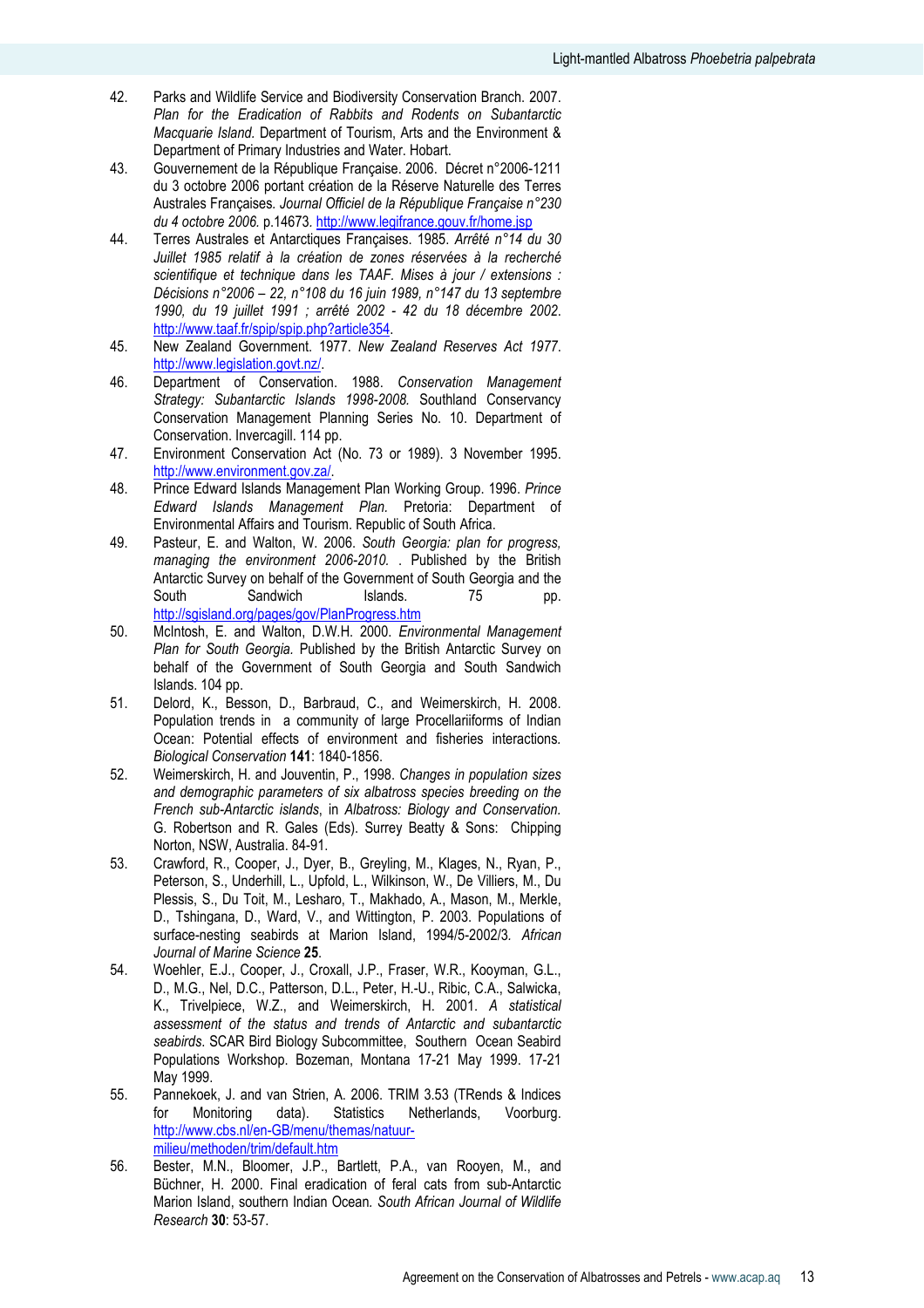- 57. Green, K., Kerry, K., Disney, T., and Clarke, M. 1998. Dietary studies of Light-mantled Sooty Albatrosses Phoebetria palpebrata from Macquarie and Heard Islands. Marine Ornithology 26: 19-26.
- 58. Prince, P.A., Huin, N., and Weimerskirch, H. 1994. Diving depths of albatrosses. Antarctic Science 6: 353-354.
- 59. Cherel, Y. and Klages, N.T., 1998. A review of the food of albatrosses, in Albatross: Biology and Conservation. G. Robertson and R. Gales (Eds). Surrey Beatty & Sons Pty Ltd: Chipping Norton. 113-136.
- 60. Cooper, J. and Klages, N.T.W. 1995. The Diets and Dietary Segregation of Sooty Albatrosses (Phoebetria Spp) at Sub-Antarctic Marion Island. Antarctic Science 7: 15-23.
- 61. Phillips, R.A., Silk, J.R.D., and Croxall, J.P. 2005. Foraging and provisioning strategies of the light-mantled sooty albatross at South Georgia: competition and co-existence with sympatric pelagic predators. Marine Ecology-Progress Series 285: 259-270.
- 62. Thomas, G. 1982. The Food and Feeding Ecology of the Light-Mantled Sooty Albatross at South Georgia. Emu 82: 92-100.
- 63. Ridoux, V. 1994. The diets and dietary segregation of seabirds at the subantarctic Crozet Islands. Marine Ornithology 22: 1-192.
- 64. Terauds, A. and Gales, R. 2006. Provisioning strategies and growth patterns of light-mantled sooty albatrosses Phoebetria palpebrata on Macquarie Island. Polar Biology 29: 917-926.
- 65. Weimerskirch, H., 1998. Foraging strategies of Indian Ocean albatrosses and their relationship with fishereis, in Albatross Biology and Conservation. G. Robertson and R. Gales (Eds). Surrey Beatty and Sons Pty Ltd: Chipping Norton. 196-179.
- 66. Marchant, S. and Higgins, P.J., eds. 1990. Handbook of Australian, New Zealand, and Antarctic Birds. Vol. 1 Ratites to Ducks. Oxford University Press: Melbourne. 1536 pp.
- 67. Weimerskirch, H. and Robertson, G. 1994. Satellite tracking of lightmantled sooty albatrosses. Polar Biology 14: 123-126.
- 68. White, R., Gillon, K., Black, A., and Reid, J. 2002. The distribution of seabirds and marine mammals in Falkland Island waters. Peterborough.
- 69. Gales, R. 1993. Co-operative mechanisms for the conservation of albatross. Australian Nature Conservation Agency and Australian Antarctic Foundation. Hobart, Australia.
- 70. Brothers, N. 1991. Albatross mortality and associated bait loss in the Japanese longline fishery in the Southern Ocean. Biological Conservation 55: 255-268.
- 71. Schulz, M. and Amey, J. undated. Status and conservation of albatrosses and giant petrels on Macquarie Island. Fieldwork Report 2002/03. Unpublished Report to the Marine Conservation Unit, Nature Conservation Branch. DPIWE. Hobart.

#### COMPILED BY

Heidi J. Auman and Wiesława Misiak ACAP Secretariat

## **CONTRIBUTORS**

Mark Tasker Vice-Chair, ACAP Advisory Committee

ACAP Bycatch Working Group Contact: Barry Baker barry.baker@latitude42.com.au

ACAP Breeding Sites Working Group Contact: Richard Phillips raphil@bas.ac.uk

ACAP Status and Trends Working Group Contact: Rosemary Gales Rosemary.Gales@dpiw.tas.gov.au

ACAP Taxonomy Working Group Contact: Michael Double Mike.Double@aad.gov.au

BirdLife International, Global Seabird Programme Contact: Cleo Small Cleo.Small@rspb.org.uk Maps:Frances Taylor

# Tracking data contributors:

John Croxall, Richard Phillips, Andy Wood (British Antarctic Survey), Henri Weimerskirch (Centre d'Etudes Biologiques de Chizé), Graham Robertson (Australian Antarctic Division), Nigel Brothers, April Hedd, Rosemary Gales, Aleks Terauds (Department of Primary Industries and Water (DPIW), Tasmania).

#### RECOMMENDED CITATION

Agreement on the Conservation of Albatrosses and Petrels. 2010. Species assessments: Light-mantled Albatross Phoebetria palpebrata. Downloaded from http://www.acap.aq on 5 October 2010.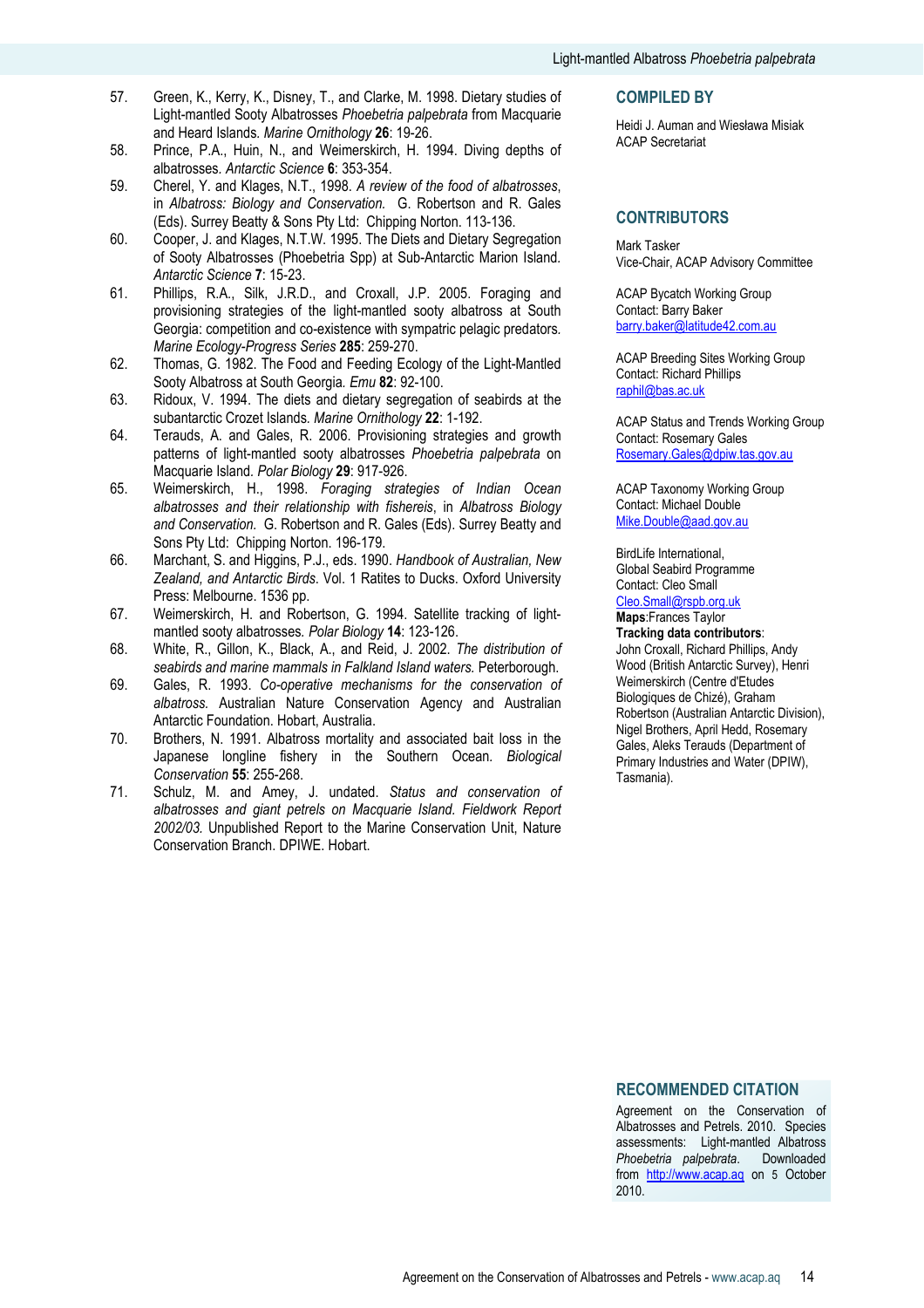# GLOSSARY AND NOTES

## (i) Years.

The "split-year" system is used. Any count (whether breeding pairs or fledglings) made in the austral summer (e.g. of 1993/94) is reported as the second half of this split year (i.e. 1994).

The only species which present potential problems in this respect are *Diomedea* albatrosses, which lay in December-January, but whose fledglings do not depart until the following October-December. In order to keep records of each breeding season together, breeding counts from e.g. December 1993-January 1994 and productivity counts (of chicks/fledglings) of October-December 1994 are reported as 1994.

If a range of years is presented, it should be assumed that the monitoring was continuous during that time. If the years of monitoring are discontinuous, the actual years in which monitoring occurred are indicated.

## (ii) Methods Rating Matrix (based on NZ rating system)

## **MFTHOD**

A Counts of nesting adults (Errors here are detection errors (the probability of not detecting a bird despite its being present during a survey), the "nest-failure error" (the probability of not counting a nesting bird because the nest had failed prior to the survey, or had not laid at the time of the survey) and sampling error).

B Counts of chicks (Errors here are detection error, sampling and nest-failure error. The latter is probably harder to estimate later in the breeding season than during the incubation period, due to the tendency for egg- and chick-failures to show high interannual variability compared with breeding frequency within a species).

C Counts of nest sites (Errors here are detection error, sampling error and "occupancy error" (probability of counting a site or burrow as active despite it's not being used for nesting by birds during the season).

D Aerial-photo (Errors here are detection errors, nest-failure error, occupancy error and sampling error (error associated with counting sites from photographs), and "visual obstruction bias" - the obstruction of nest sites from view, always underestimating numbers).

E Ship- or ground- based photo (Errors here are detection error, nest-failure error, occupancy error, sampling error and "visual obstruction bias" (the obstruction of nest sites from view from low-angle photos, always underestimating numbers)

- F Unknown
- G Count of eggs in subsample population
- H Count of chicks in subsample population and extrapolation (chicks x breeding success no count of eggs)

## **RELIABILITY**

- 1 Census with errors estimated
- 2 Distance-sampling of representative portions of colonies/sites with errors estimated
- 3 Survey of quadrats or transects of representative portions of colonies/sites with errors estimated
- 4 Survey of quadrats or transects without representative sampling but with errors estimated
- 5 Survey of quadrats or transects without representative sampling nor errors estimated
- 6 Unknown

#### (iii) Population Survey Accuracy

High Within 10% of stated figure;

Medium Within 50% of stated figure;

Low Within 100% of stated figure (eg coarsely assessed via area of occupancy and assumed density) Unknown

#### (iv) Population Trend

Trend analyses were run in TRIM software using the linear trend model with stepwise selection of change points (missing values removed) with serial correlation taken into account but not overdispersion.